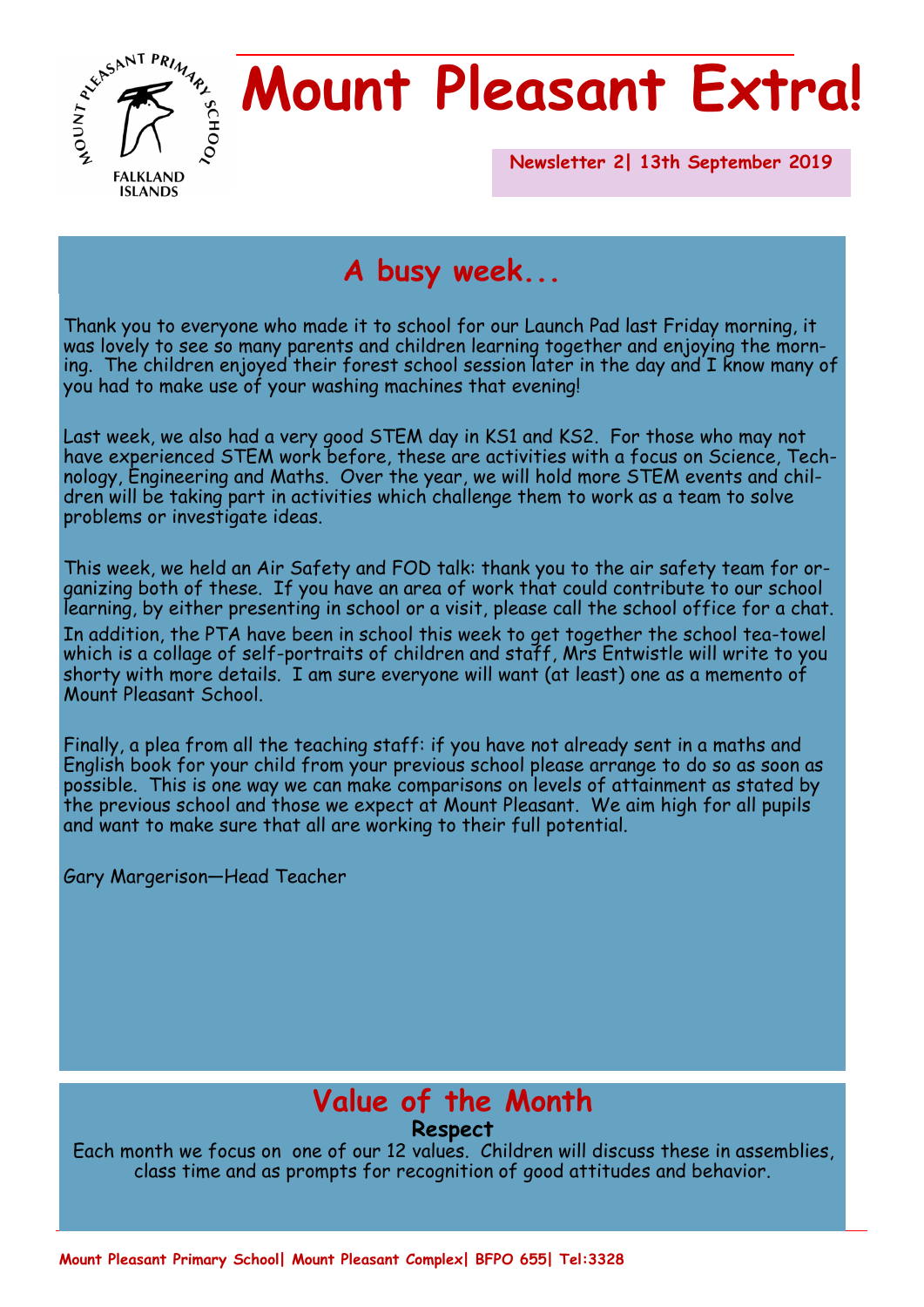

# **Mount Pleasant Extra!**

**Newsletter 2| 13th September 2019** 

## **New School visit 10th October 2019**

School for FS1 to Year 6 will take place for the first hour at our new site. Children should be brought to the new school at the start of the day. They will be met at **08:45** at the main school door and shown into school. After we have completed the visit the children will walk back to school.

I would like to invite parents with children in Nursery with Mrs Deane to come to the new school site with your children at **14:00** when we will show you the new Nursery setting and explain how you and your children will access the site in the morning and at your pick up time.

Finally, there will be a meeting for all parents of children FS1-Year 6 at **18:00** in the new school. This will be a tour of the school and an explanation of the pick up and drop off arrangements that we will be starting the school with. These may change and adapt as the school opens and develops.

### **New School Opening Day**

We will start teaching at the new site on Monday 28th October. All children will start school that morning at 08:45. More information about entry and exit from the school site will be given at the meeting on the 10th October.

At this stage, it is important to note that the school has a 'walk to school strategy' and as a result there is **no vehicle access to the site from 08:30- 09:00 and 14:45-15:15 each day, for the safety of everyone,** thank you for not accessing the site with a vehicle between those times. There is a bike shed to one side of the building which can be used to store bikes and scooters during the school day.